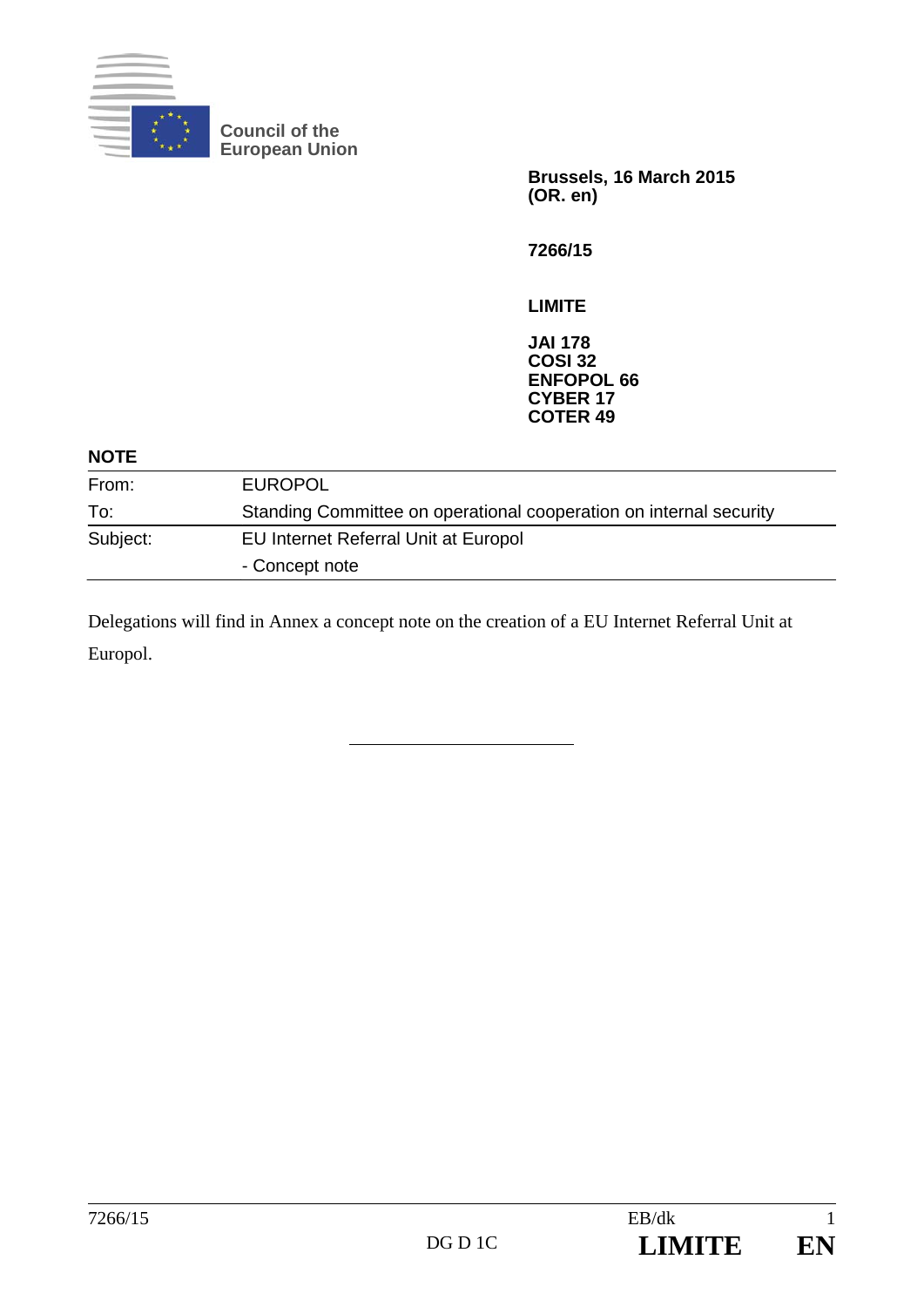## **ANNEX**



The Hague, 16 March 2015

763931v6

## **EU Internet Referral Unit at Europol**

### **Concept note**

#### *Setting the scene*

Terrorist use of Internet and social media has increased dramatically over recent years. Jihadist groups in particular have shown a sophisticated understanding of how social networks operate and have launched well organised social media campaigns to recruit followers, promote or glorify acts of terrorism and violent extremism.

Recent studies have shown that within four months, more than 46.000 Twitter accounts were used by supporters of the Islamic State (ISIS)**<sup>1</sup>** and as many as 90.000 tweets and other social media responses are produced every day**<sup>2</sup>** . Some EU Member States (MS) have taken measures to reduce the abuse of the Internet by terrorists for propaganda purposes. They have created specialist police units to monitor the cyber environment, identify content suspected of having a violent extremist or terrorist nature and work closely with the industry to remove it on the basis that it breaches individual companies' user policies.

 **1** J.M. Berger and J. Morgan, *The ISIS Twitter Census – Defining and describing the population of ISIS supporters on Twitter*, The Brooking Institution, No 20, March 2015. http://www,brookings.edu This is a relatively small number compared to the number of unique monthly users of twitter (310 million).

<sup>&</sup>lt;sup>2</sup> http://www.nytimes.com/2015/02/17/world/middleeast/us-intensifies-effort-to-blunt-isismessage.html? $r=1$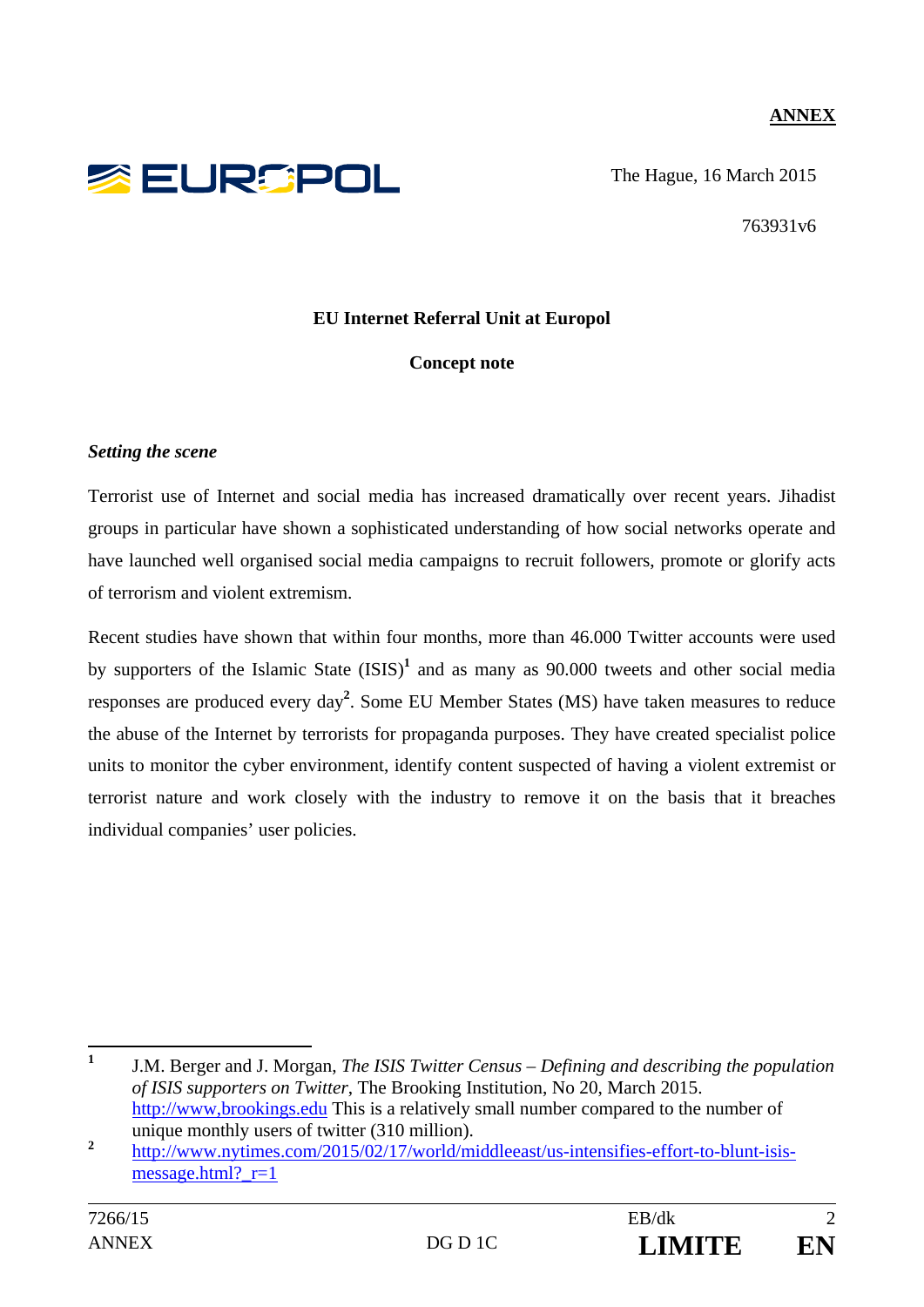Given the size of the problem, its span across multiple linguistic audiences and jurisdictions, tackling this phenomenon efficiently requires the EU Member States **to pool resources and devise a coherent and coordinated European prevention strategy** to counter terrorist propaganda and ensure that Internet remains a public good, free of terrorist and violent extremist propaganda while respecting fundamental principles such as the freedom of speech.

Accordingly, on 12 March 2015 the Council of Ministers agreed that building on the Check-the-Web project, **Europol will develop an EU Internet Referral Unit (EU IRU) by 1 July 2015 which will comprise the following four tasks:** 

- To coordinate and share the identification tasks (flagging) of terrorist and violent extremist online content with relevant partners,
- To carry out and support referrals quickly, efficiently and effectively, in close cooperation with the industry,
- To support competent authorities, by providing strategic analysis and operational analysis,
- To act as a European Centre of Excellence for the above tasks.

With this document and upon the EU Presidency's request, Europol is pleased to inform the COSI about the preparatory work undertaken to create a fully operational European Internet Referral Unit by  $1<sup>st</sup>$  July 2015. This concept will be further developed in the coming months in cooperation with Europol's Management Board (MB) and the European Commission.

# *Existing expertise*

Europol established the Check the Web (CTW) project in 2007. In this context it has developed valuable expertise in terrorist propaganda. The CTW team is composed of linguists and counter terrorism experts covering seven languages including Arabic and Russian. They identify, flag and analyse propaganda material issued by terrorist groups online. The material is stored in a dedicated database (CTW portal) directly accessible by competent authorities of the 28 MS and containing more than 10.000 electronic documents and individuals. The resulting analysis and reports are regularly used in support of criminal investigations and judicial proceedings.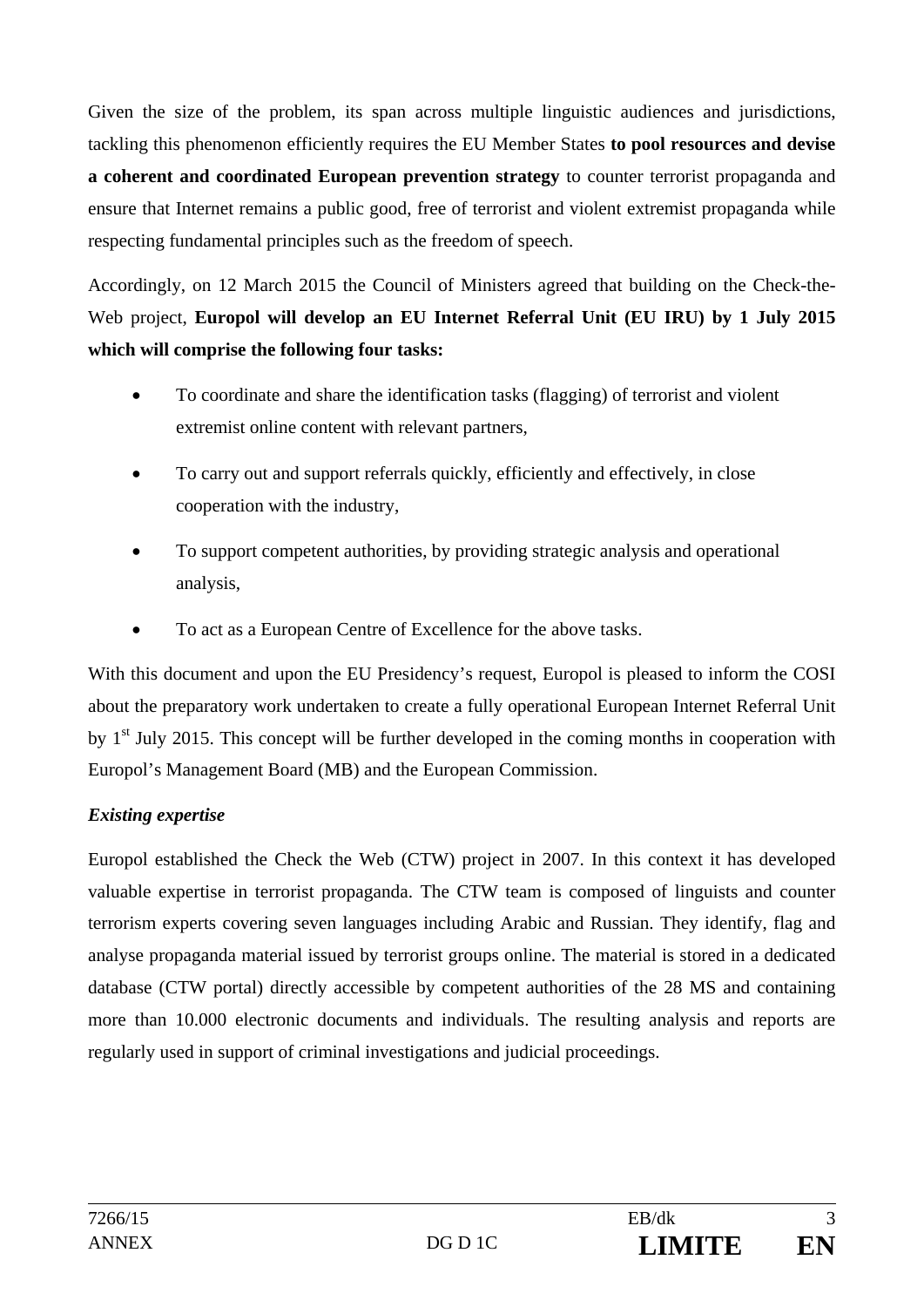Within the framework of the European Cybercrime Center (EC3), Europol has also developed advanced technical capabilities in cyber-intelligence gathering, forensic analysis, social network and big data analysis. In addition, EC3 established good working relationships with the Internet industry through advisory groups that meet on a regular basis at Europol, together with national investigators.

Europol is taking the necessary steps to combine the expertise of both EC3 and Europol's counter terrorism unit in order to fully exploit their combined capabilities to support the Member States in their endeavour to tackle online terrorism propaganda.

## *Challenges of a dynamic and rapidly evolving environment*

The abuse of social media by terrorist organisations is a dynamic phenomenon. Terrorists and violent extremists are implementing advanced strategies to evade preventive measures and to keep their material online. They have established networks of influential accounts across multiple social media platforms and have disseminated propaganda material through a network that is constantly reconfiguring. This creates resilience and reduces the effect of account suspension<sup>3</sup>.

Therefore, prevention strategies such as suspending social media accounts or removing terrorist and violent extremist content need to be combined with pro-active measures. To be successful in such a rapidly evolving environment the EU IRU should not be confined to playing a "whack-a-mole" game with terrorists. It should look beyond current challenges, towards future developments and emerging social media trends and resources. In addition to helping with the suspension of individual accounts distributing terrorist propaganda, the EU IRU should have the capacity to support the Member States in challenging the core of the networks that distribute content and to limit the effectiveness of the social media strategies of terrorist and extremist groups in their efforts to radicalise and recruit vulnerable individuals.

 **3** Jamie Bartlet, *How to beat the media Mujahideen*, Demos Quarterly. http://quarterly.demos.co.uk/article/issue-5/how-to-berat-the-media-mujahideen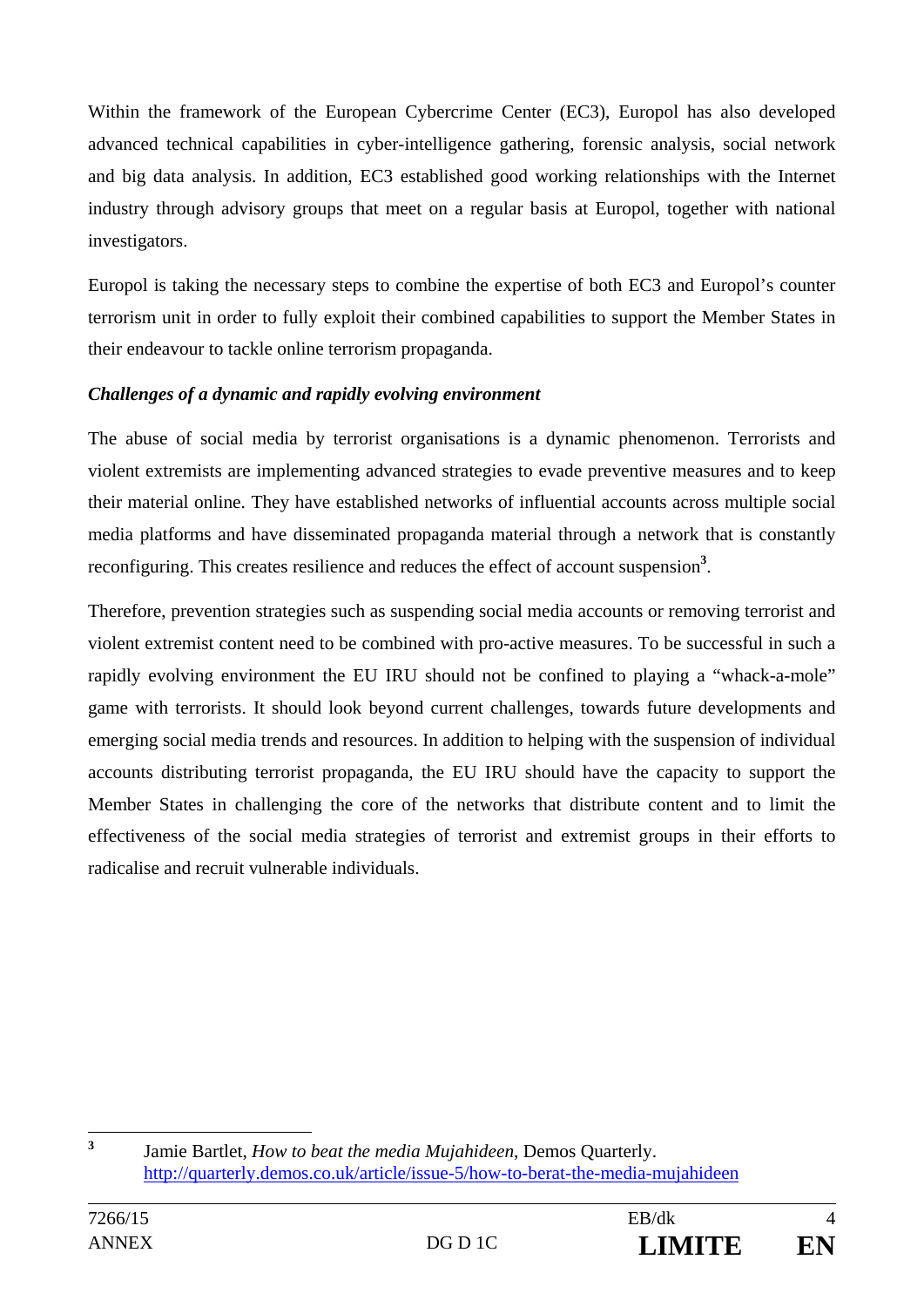# *Proposals*

Against this backdrop, Europol proposes that the EU IRU implements a set of responses to terrorist's abuse of the Internet which combines both preventive - flagging and suspension - and pro-active measures; in particular dynamic intelligence gathering to inform the flagging process.

- 1) The EU IRU will coordinate and share the identification tasks (flagging) of terrorist and violent extremist online content with a **network of national counterparts.** Mid-April Europol will invite representatives of national IRUs and comparable units to an operational meeting to launch that network and to jointly define its standing operating procedures (SOPs). This meeting will aim at identifying their needs and discussing how Europol's existing expertise within CTW and EC3 can be best used to support their actions.
- 2) The EU IRU will build upon Europol's existing relations with the Internet industry to act as a **central European platform representing the European law enforcement interests**. In May, Europol will organise a meeting with representatives of social media companies and other relevant industry partners, in the framework of the Commission's Forum with the Internet service providers' community. The aim of the meeting will be to secure industry's commitments to a common public-private approach and to jointly define rules and procedures for carrying out and supporting referrals concerning breaches of individual companies' user policies.
- 3) **Take-downs and account suspensions need to serve a strategic purpose**, focusing on reducing the ability of the network to operate as a whole and effectively limiting the impact of propaganda on different audiences. The removal of content should therefore be based on a comprehensive assessment of the existing propaganda material disseminated and on indications about its impact on vulnerable audiences. To that end the EU IRU will support competent authorities, by providing strategic and operational analysis.
- 4) Research shows that social media accounts provide valuable intelligence.<sup>4</sup> Preventive measures should not interfere with on-going investigations. Consequently, the EU IRU will act as a **European deconfliction structure**, relying on a network of national contact points, available 24/7, with direct contact to relevant competent authorities. Response time from the network should ideally be less than a couple of hours between the publication and the suspension in order to avoid further dissemination.

 **4** Twitter accounts often provide reliable GPS coordinates in ISIS territories, or information regarding local events which can be relevant for intelligence services.